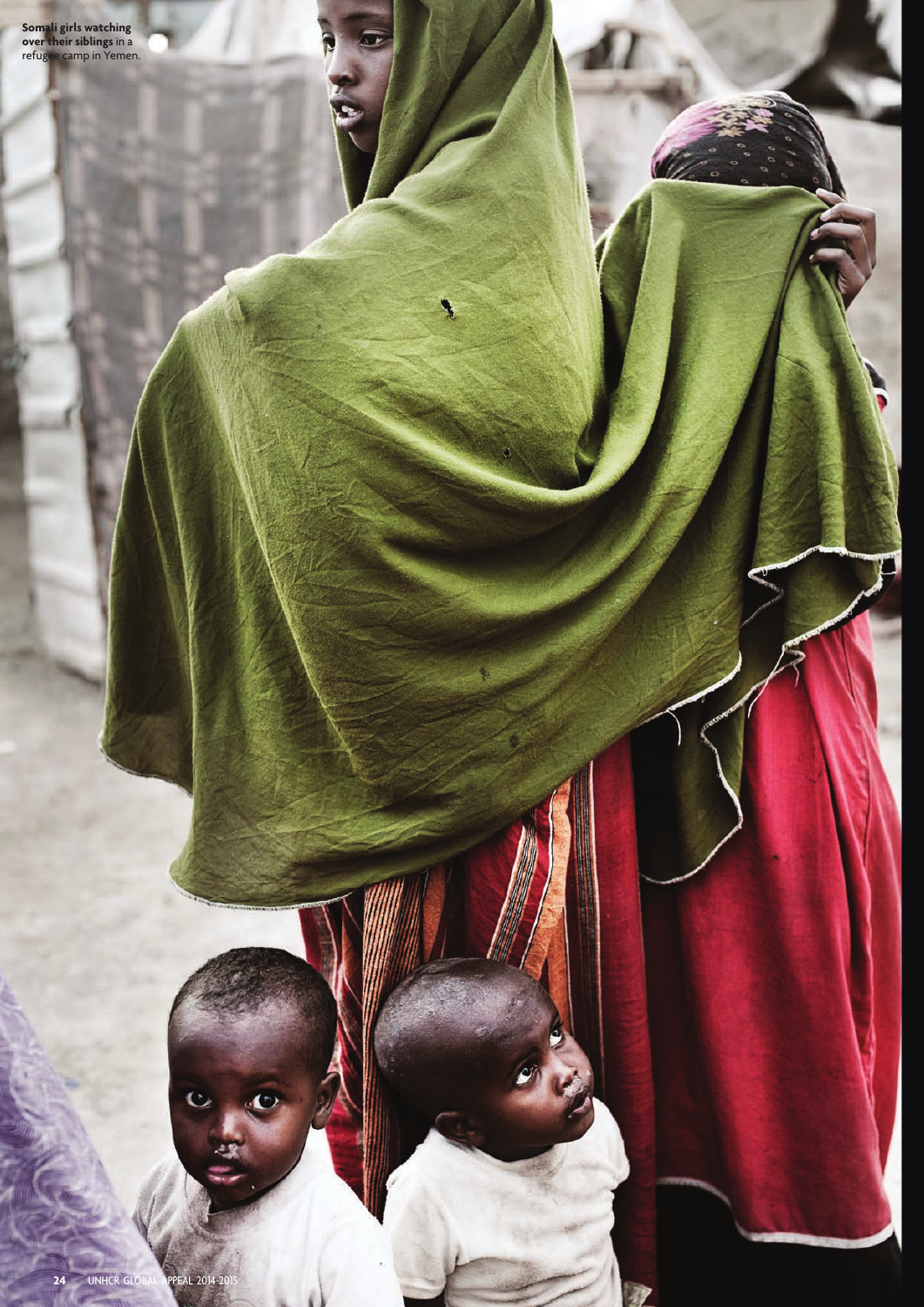# Ensuring  $\overline{\phantom{a}}$  $\boldsymbol{\rho}$ , for People of Concern

**U NHCR's protection work is about people: the individual men, women, boys and girls behind the anonymous and broad term "persons or people of concern". Each one has a story, and each has specific needs. UNHCR's protection work is therefore people-oriented and rightscentred. By virtue of its mandate, UNHCR is the leading protection organization for refugees and stateless people, while also playing an important role in the protection of the internally displaced.**

**The world is witnessing global displacement on a scale not seen for over a decade. At the end of 2012, more than 45 million people worldwide had been forcibly displaced. Some 35.8 million of them were of concern to UNHCR – the second highest number on record. It is not just the sheer numbers that are alarming: the very nature of forced displacement today is shifting, unpredictable and complex, compelling UNHCR to tailor its responses to meet the demands of this changing environment.** 

**This chapter contains features and articles on just some of the major protection challenges currently facing UNHCR and its partners. They include one on the protection and educational needs of children and young people who are forcibly displaced. A second feature offers insight into how UNHCR works with communities to help reinstate a measure of social stability for displaced people. Shorter articles on other topics explain why these issues are of such importance in UNHCR's work.**  $\bullet \bullet$ 

**© JACOB ZOCHERMAN**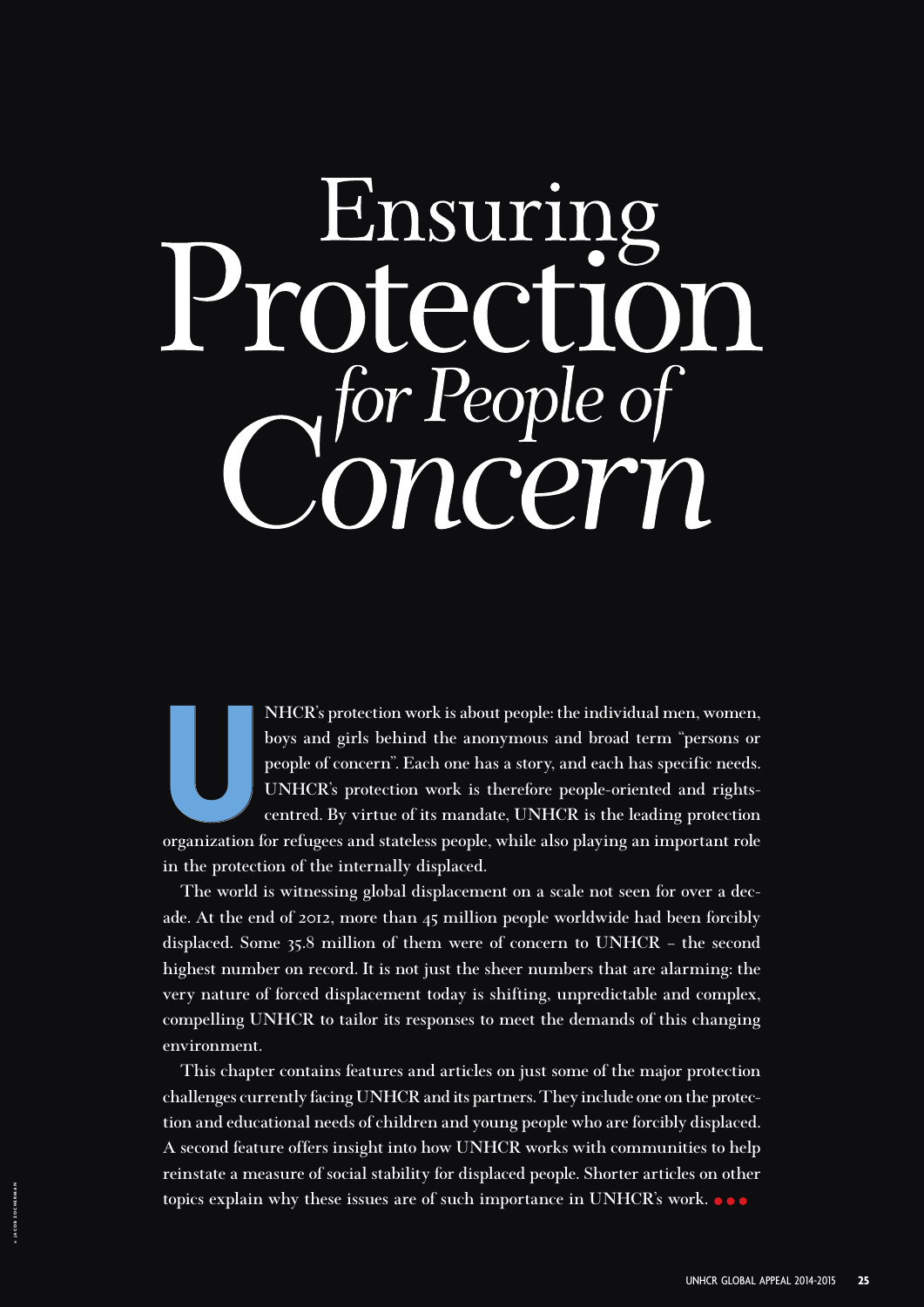### Live, learn and play safe

## • *Why is registration so important?*

*Registration is a critical entry point for UNHCR's protection work. Through this direct contact with people of concern, staff can identify individual needs, and design appropriate responses for different groups, including the most vulnerable.*

**Responses may range from life-saving assistance to legal, physical or socioeconomic solutions**. Registration may be carried out by national authorities and partners, for whom UNHCR provides registration training and support, or by UNHCR alone if necessary.

The importance of strengthening the management of identity data of people of concern to UNHCR has been highlighted in recent years. The current upgrading of UNHCR's global registration database, proGres, will help staff and partners to improve their ability to make use of quality data. A new global tool for biometric registration of all people of concern is also under development.

#### **New tools and procedures are needed to meet the registration challenges**

arising from increasingly mixed populations, and those in locations where access is restricted. The years 2014-2015 will see the development of guidance on registration for IDP populations and stateless people, as well as other tools for population data management, that will reflect the specific protection needs of these groups. UNHCR will also take advantage of new technologies for data-sharing and communication, such as "smart" identity documents, in order to aid monitoring and distribution of assistance. The new technologies will also be used to expand the transfer of electronic data between UNHCR and key partners in resettlement and case management.  $\bullet$ 

**Properties American** ver the last decade, a pro-<br>liferation of people-traf-<br>ficking and smuggling<br>networks has become a<br>very real threat to chil-<br>dren fleeing persecution, who are often liferation of people-trafficking and smuggling networks has become a very real threat to children fleeing persecution, who are often targeted as a result of their vulnerability. The growing numbers of Afghan children who are making the difficult and dangerous overland journey to Europe without their parents, for instance, are exposed to serious protection risks. The same applies to the thousands of children moving through Central America in search of safety and a secure future.

Unaccompanied and separated children (UASC) are particularly at risk of exploitation by criminal networks. Some

of the most active – and brutal – smuggling and trafficking networks operate in the Horn of Africa. UNHCR has witnessed a sharp increase in the trafficking and smuggling of Eritrean refugee children. Many of these

children, particularly adolescents, who arrive in Ethiopia and Sudan do not remain in refugee camps for long. Instead, they head for urban centres such as Khartoum, or move on to Egypt or Libya with the objective of reaching Israel or Europe. Many children from Ethiopia and Somalia entrust their lives to smugglers and traffickers to make the dangerous crossing of the Red Sea or Gulf of Aden to reach Yemen.

Since 2008, UNHCR's operations in Ethiopia, Sudan and Egypt have seen a steady influx of Eritrean UASC. Driven by a variety of complex factors, children as young as five have made the perilous journey, only to land in situations very different to what they imagined.

Although child protection programmes aimed at ensuring the safety of Eritrean refugee children are underway in these operations, they are hampered by a wide range of challenges, including the growth in the number of UASC seeking asylum, serious resource shortages among child protection services,

the limited capacity of partners, and a low level of community participation in tackling the issue.

The protection of unaccompanied and separated refugee children at risk of being caught up in dangerous secondary movements requires specially tailored interventions in the areas of education and skills development. Encouraging unaccompanied youth with particular vulnerabilities and out-of-school children into educational institutions – and keeping them there – is an important part of UNHCR's approach to child protection.

In 2014-2015, UNHCR will roll out its *Live, Learn and Play Safe* initiative as a preliminary step towards reduc-

ing protection risks for children in Egypt, Ethiopia, Sudan and Yemen. This initiative aims to reduce secondary movements and the attendant protection risks for children by fulfilling their basic subsistence needs, pro-EDUCATIONAL AND VOCATIONAL **TRAINING** OPPORTUNITIES... ARE A KEY PROTECTION TOOL

> moting a safe environment, enhancing access to education and livelihoods, providing psychosocial support, and identifying appropriate care arrangements.

> Educational and vocational training opportunities, in particular, are a key protection tool. Providing such opportunities requires a comprehensive response by all actors – governments, other UN agencies, non-governmental organizations (NGOs) and local communities. Children need to be offered quality teaching, a certified curriculum with examinations, and the ability to acquire basic skills in order to enhance their selfreliance and help them become valued members of their community. The goal is effective protection of UASC, particularly in the Horn of Africa.

> Identifying those at risk of violations of their rights, providing safe spaces for learning and introducing a stable routine in the asylum country are critical to ensuring the safety and psychosocial support that are the greatest needs of children separated from their families.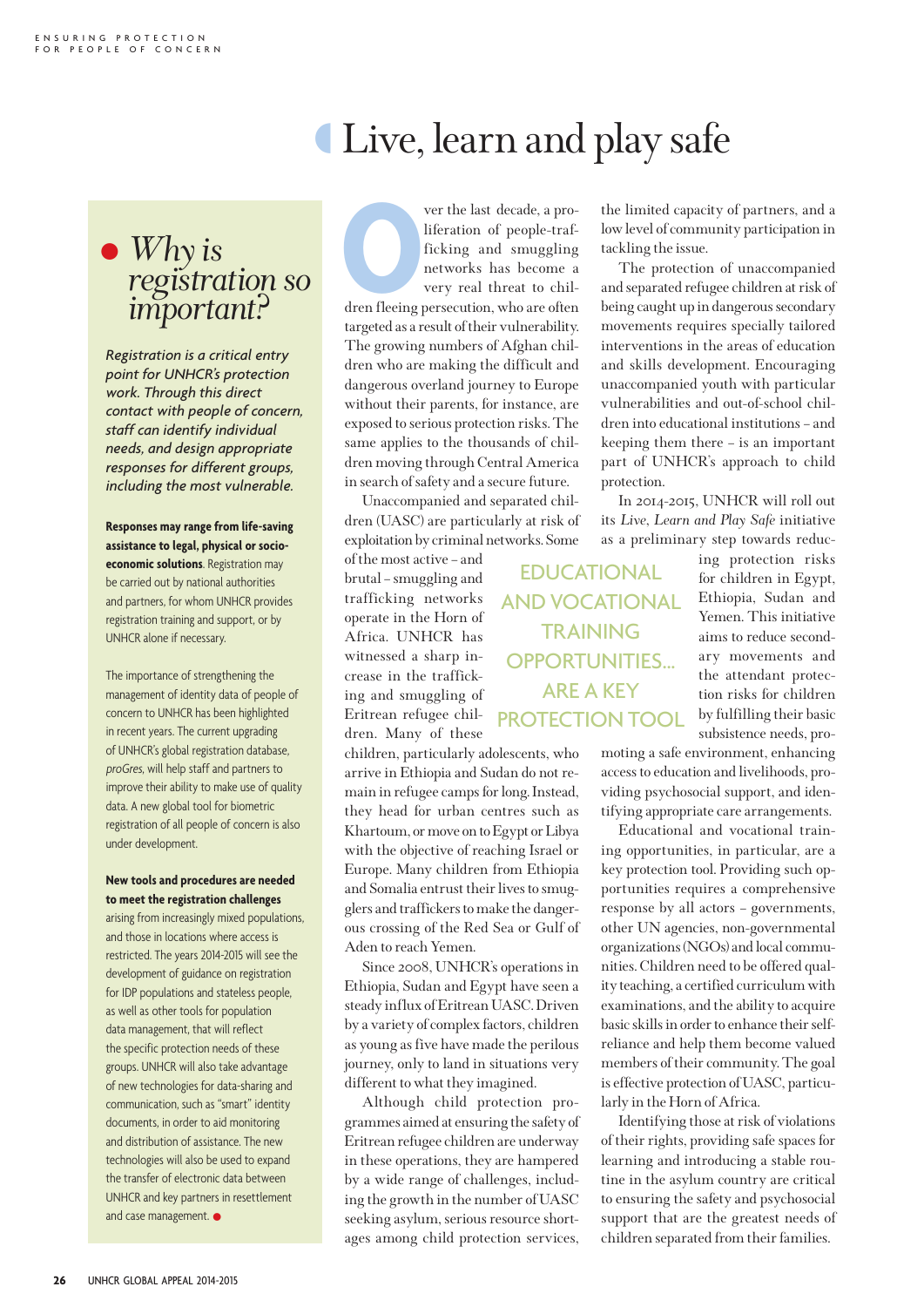### The importance of community

**D**<br>lages, cities isplaced communities are often fractured and insecure, and located not only in camps or settlements, as in the past, but also in villages, cities and the countryside. Even in such difficult circumstances, elders, religious leaders and community heads provide a measure of social stability that aids protection. For more than a decade, UNHCR has used community-based approaches to strengthen the protection of displaced women, men, girls and boys of concern.

Based on an internal assessment of its work with communities, a UNHCR policy paper, *Understanding Community-Based Protection*, outlines the steps needed to improve and sustain protection outcomes. Community services will be more strongly integrated with other protection mechanisms, and the expected synergies will make UNHCR more effective in fulfilling its protection mandate, as communities of concern will apply their own skills, knowledge and experience in finding solutions.

UNHCR's revitalization of community-based approaches to protection will build on the foundations of the organization's age, gender and diversity (AGD) policy using participatory assessments and planning, and partnerships. The *2012-2013 AGD Accountability Framework Report* found that such assessments were being conducted systematically in country operations and that the results were influencing protection work plans. However, there is still room for improvement. The Regional Dialogues with refugee women and girls in 2011 already pointed to the need to develop new ways of conducting participatory assessments, and of finding community-based solutions.

In 2014, UNHCR will continue strengthening women's leadership in the communities with which it works. Offices will be guided by field-tested best practices and a "Need to Know" guidance note, building upon existing resources and the capabilities of displaced women. UNHCR will also support outreach centres in refugee-hosting areas that will nurture leadership skills among women, in addition to providing social and protection services.

Refugee communities will be at the heart of these efforts to enhance women's leadership roles, and to achieve greater gender parity in leadership structures. Projects to increase the percentage of women participating in leadership and management functions will be evaluated according to UNHCR's AGD policy. In addition to enhancing the protection of women and their communities, this work is intended to have a broader, transformative effect on their societies.

#### • *Seeking asylum is not a criminal act*

*UNHCR opposes the detention of people seeking international protection. Seeking asylum is not a criminal act, and it is disappointing that many countries continue to hold asylum-seekers in detention, sometimes for long periods and in poor conditions. In some cases, asylum-seekers are held in prisons along with common criminals.*

#### **In response to the worrying trend of widespread and increasing use of immigration detention** for asylum-

seekers and others of concern, in 2014-2015 UNHCR will roll out a global detention strategy. The strategy will provide guidance to operations on how to intervene in cases of detention and conduct advocacy in this area. UNHCR offices and partners in selected countries and regions where detention

practices are particularly problematic will spearhead these initiatives.

UNHCR's advocacy campaign to improve detention conditions will include enhanced monitoring of detention practices and places of detention, and the provision of technical cooperation and capacity-building assistance, including training, research and information on alternatives to detention. Work already undertaken in this area includes the launching in October 2012 of the Guidelines on the Applicable Criteria and Standards relating to the Detention of Asylum-seekers and Alternatives to Detention. This is a compilation of 10 interrelated guidelines that touch on different facets of the right to liberty and the prohibition of the arbitrary detention of asylumseekers. In June 2013, UNHCR and the

International Detention Coalition signed a memorandum of understanding to strengthen their collaboration. UNHCR is also working with the Association for the Prevention of Torture on a detention monitoring guide, to assist staff visiting or inspecting places where people of concern are being held.  $\bullet$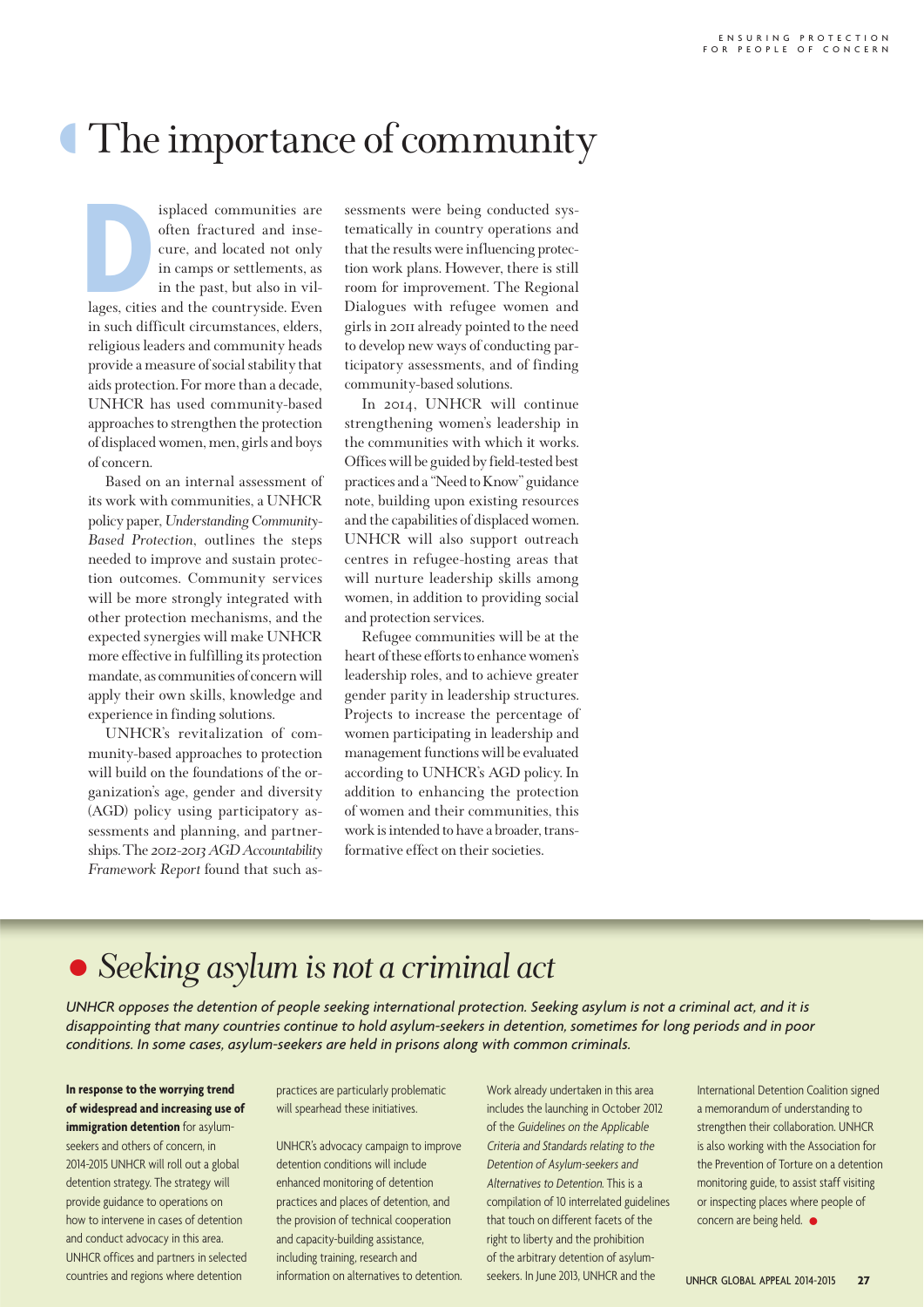### Rescue efforts focus on survivors of Lampedusa boat tragedy as search suspended

Rome, October 2013 *| The UN refugee agency on Friday reported that rescue efforts on southern Italy's Lampedusa Island are now focused on helping people who survived the sinking a day earlier of the flimsy boat on which they were trying to reach Europe from North Africa.*

*This article is an adapted version of a UNHCR news story*

4 OCTOBER 2013

"A colleague in Lampedusa, who we spoke to an hour ago, is reporting 155 survivors, all but one of whom is Eritrean – the other is Tunisian," UNHCR spokesperson

"THERE IS SOMETHING FUNDAMENTALLY WRONG IN A WORLD WHERE PEOPLE IN NEED OF PROTECTION HAVE TO RESORT TO THESE PERILOUS JOURNEYS. THIS TRAGEDY SHOULD SERVE AS A WAKE-UP CALL"

> Melissa Fleming said in Geneva on Friday morning.

Some 111 bodies have been recovered so far, but with a reported 500 people on board and the boat on which they were travelling having now sunk, it is

> feared that many bodies remain trapped in the wreckage on the sea floor. Fleming said that **among the survivors were 40 unaccompanied boys aged between 14 and 17, and six women**. "They are exhausted and in a state of shock," she said, adding: "Others are still missing, presumed trapped

inside the boat. Those who died presumably either could not swim or were trapped in the boat's crammed lower deck." **High Commissioner for Refugees,** António Guterres, commented today: "There is something fundamentally wrong in a world where people in need of protection have to resort to these perilous journeys. This tragedy should serve as a wake-up call."

In closing remarks to this week's annual meeting of UNHCR's Executive Committee, he called on States to come together "to find ways to be able to effectively crack down on smugglers and traffickers and other criminals that do those horrible things

we are witnessing… but also to find the ways to protect victims and to allow everybody to have access to where protection can be granted without having to risk their lives and to suffer such brutal violations of their human rights." $\circ$ 

**Survivors of Thursday's boat tragedy** off the coast of Lampedusa shelter in an area of the tiny island's port.

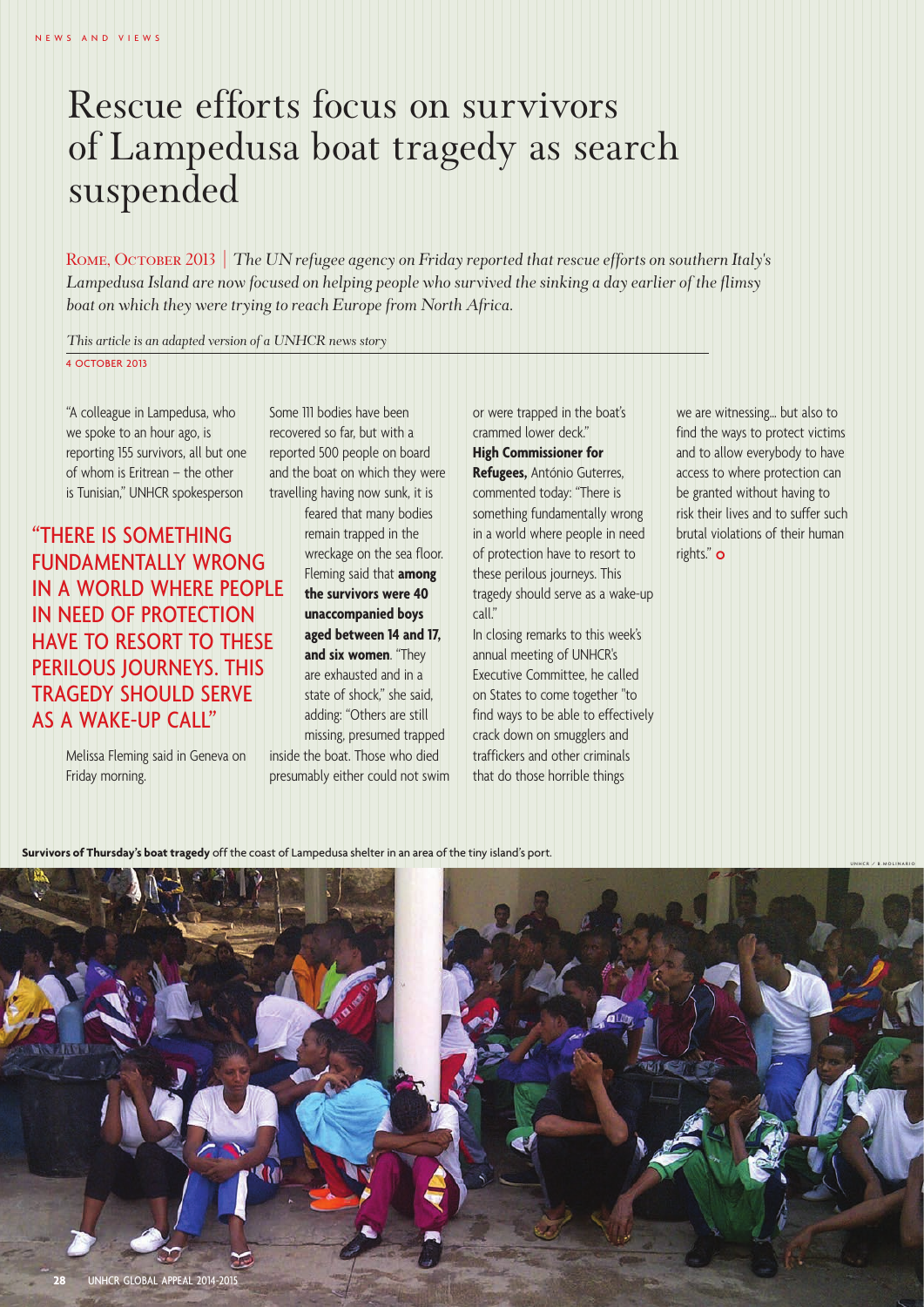UNHCR's wide range of protection activities includes: helping set domestic and international legal standards; advocating for gender equality and the protection of women and girls; ensuring that protection safeguards are built into regional strategies on mixed movements; and carrying out refugee status determination.

Improving the protection environ-

ment for people of concern often involves challenging deep-seated attitudes. This takes time, patience and persistence whether through advocating with governments for better legal standards and more favourable reception conditions for asylum-seekers or promoting equality and challenging harmful traditional practices within displaced communities. Although some protection outcomes - such as the number of refugees resettled - can be easily quantified, the nature of other protection activities - such as protection advocacy - seldom yield instant results, although their long-term impact is invaluable and life-changing.

The matrix in this chapter provides examples of some of the targeted protection activities that UNHCR will undertake in 2014-2015.

| <b>ANTICIPATED AREAS OF INTERVENTION IN 2014</b>                                                                                                                                      | <b>EXAMPLES</b>                                                                                                                                                                                                                                                                 |
|---------------------------------------------------------------------------------------------------------------------------------------------------------------------------------------|---------------------------------------------------------------------------------------------------------------------------------------------------------------------------------------------------------------------------------------------------------------------------------|
| <b>FAVOURABLE PROTECTION ENVIRONMENT</b>                                                                                                                                              |                                                                                                                                                                                                                                                                                 |
| Law and policy developed or strengthened                                                                                                                                              |                                                                                                                                                                                                                                                                                 |
| Advocate for the adoption or revision of refugee laws<br>consistent with international standards                                                                                      | Countries, in particular those that have pledged to do so, will be encouraged to enact new or<br>revised legislation with improved protection standards.                                                                                                                        |
| FAIR PROTECTION PROCESSES AND DOCUMENTATION                                                                                                                                           |                                                                                                                                                                                                                                                                                 |
| Quality of registration and profiling improved or maintained                                                                                                                          |                                                                                                                                                                                                                                                                                 |
| Improve registration software                                                                                                                                                         | A new version (V.4) of the proGres refugee registration and case management database will be<br>finalized and rolled out to four operations, allowing UNHCR to share specific data with partners<br>and thus improve statistical analysis and case management.                  |
| Enhance capacity to register populations                                                                                                                                              | • 5 regional registration officers will continue to function in Asia, the Middle East and Africa.                                                                                                                                                                               |
|                                                                                                                                                                                       | Standards and procedures for registration and population data management for IDP and stateless pop-<br>ulations will be established.                                                                                                                                            |
|                                                                                                                                                                                       | A roster of registration specialists will be established to respond to urgent requirements.                                                                                                                                                                                     |
|                                                                                                                                                                                       | New learning initiatives in registration and data management will be developed.                                                                                                                                                                                                 |
| Improve identity management                                                                                                                                                           | A biometrics tool will be rolled out in at least 6 operations and provided in 4 new emergency<br>operations.                                                                                                                                                                    |
|                                                                                                                                                                                       | Identity management innovation initiatives will be delivered in the context of assistance<br>distribution and collaboration with partners such as WFP will be strengthened.                                                                                                     |
| Provide field support for registration to field locations                                                                                                                             | A stockpile of registration materials needed to support field registration activities will be<br>maintained and upgraded.                                                                                                                                                       |
| Number of individual documents issued increased                                                                                                                                       |                                                                                                                                                                                                                                                                                 |
| Advocate for the issuance of ICAO-compliant Machine<br>Readable Convention Travel Documents (MRCTDs)                                                                                  | • More States will issue MRCTDs, providing more people of concern with travel documents, thereby<br>facilitating their freedom of movement.                                                                                                                                     |
| Quality of and access to status determination procedures improved                                                                                                                     |                                                                                                                                                                                                                                                                                 |
| Further develop and implement standards and procedures<br>relating to refugee status determination (RSD)                                                                              | The Procedural Standards for RSD under UNHCR's Mandate and the Manual on Mandate RSD will<br>be completely revised. Advice on the updated manual will be provided regularly and at least 4<br>training sessions for regional RSD officers and supervisors delivered             |
| Further build capacity of RSD staff                                                                                                                                                   | A new RSD Induction Training will be launched for new UNHCR RSD staff.                                                                                                                                                                                                          |
|                                                                                                                                                                                       | The updated RSD Learning Programme will be introduced, for 130 UNHCR RSD staff across 4<br>regions. 4 training sessions will be held at regional and country levels.                                                                                                            |
|                                                                                                                                                                                       | Advice and/or materials will be provided for UNHCR operations involved in developing RSD<br>training for UNHCR, government or NGO RSD staff in up to 20 UNHCR operations.                                                                                                       |
| Strengthen RSD through additional staffing expert<br>deployments                                                                                                                      | ■ IO new RSD positions will be created at regional and country levels to manage the largest UNHCR<br>RSD operations and to build government capacity.                                                                                                                           |
|                                                                                                                                                                                       | • Io RSD consultants will be deployed under the UNHCR RSD deployment scheme and roster to<br>support UNHCR mandate RSD work and national capacity building.                                                                                                                     |
| Publish and disseminate updated and revised guidelines on<br>exclusion from international protection based on Article IF of<br>the 1951 Convention relating to the Status of Refugees | Governments, UNHCR staff and other stakeholders in asylum/RSD procedures will benefit from<br>clearer guidance on how to apply the exclusion criteria in the 1951 Refugee Convention, leading to<br>fairer and more consistent refugee status determination for asylum-seekers. |
|                                                                                                                                                                                       |                                                                                                                                                                                                                                                                                 |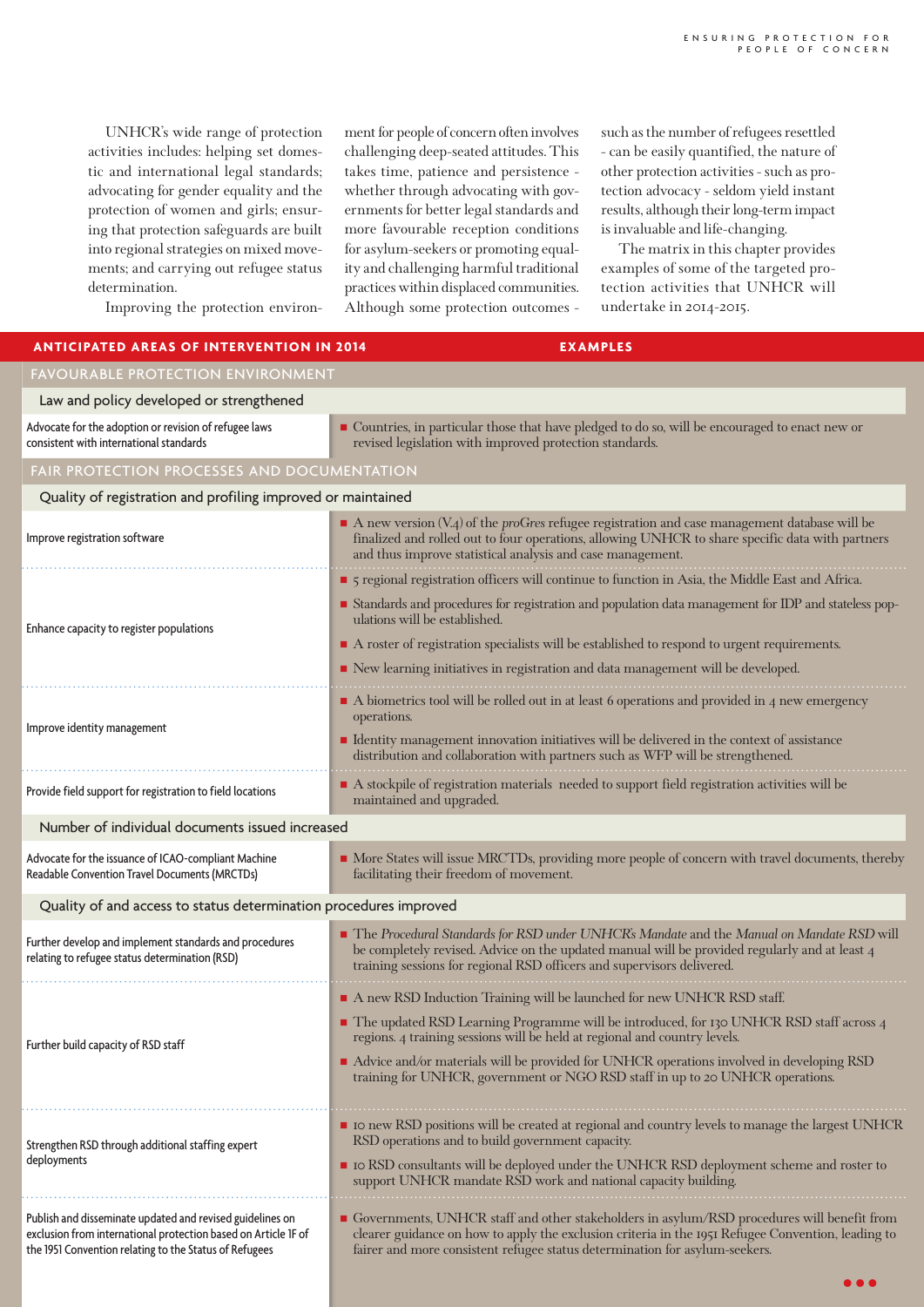| <b>ANTICIPATED AREAS OF INTERVENTION IN 2014</b>                                                                                                       | <b>EXAMPLES</b>                                                                                                                                                                                                                                                                                                                                                                                                                                                                                                                              |
|--------------------------------------------------------------------------------------------------------------------------------------------------------|----------------------------------------------------------------------------------------------------------------------------------------------------------------------------------------------------------------------------------------------------------------------------------------------------------------------------------------------------------------------------------------------------------------------------------------------------------------------------------------------------------------------------------------------|
| PROTECTION-SENSITIVE MIGRATION STRATEGIES                                                                                                              |                                                                                                                                                                                                                                                                                                                                                                                                                                                                                                                                              |
| Promote systems for managing arrivals that facilitate<br>protection and access to asylum for refugees and stateless<br>people in mixed migratory flows | Support for regional and national initiatives will continue to ensure that entry management<br>processes include safeguards for asylum-seekers, refugees and stateless people (South Africa, South-<br>east Asia, Yemen and the Caribbean).<br>• Work with States on development of reception arrangements will continue (with particular focus on:<br>the East and Horn of Africa, the Sinai, the western Balkans, Central America and the Asia-Pacific).                                                                                   |
| Maintain new initiatives for international cooperation on<br>refugee protection                                                                        | • UNHCR will continue to engage in key global fora on international migration such as the Global<br>Migration Group and the Global Forum on Migration and Development.<br>• Specific support will continue to be provided for regional frameworks and processes on addressing<br>mixed migration, such as the Bali and Almaty processes. New initiatives will be launched to<br>resolve contentious mixed migration challenges in subregions (with particular focus on the<br>Caribbean, the East and Horn of Africa and the Mediterranean). |
|                                                                                                                                                        | Strengthen maritime-protection initiatives to reduce the loss of lives of refugees and asylum-seekers at sea                                                                                                                                                                                                                                                                                                                                                                                                                                 |
| Work with States and other stakeholders towards<br>implementing the outcomes of the 2011 Djibouti Conference<br>on Rescue at Sea                       | The development of standard operating procedures for shipmasters faced with distress-at-sea<br>situations involving asylum-seekers, refugees or undocumented migrants will be facilitated.<br>• Tools for responding to mixed migration by sea, including the model framework for regional<br>cooperation and mobile response teams, will be promoted.                                                                                                                                                                                       |
| Facilitate regional and sub-regional cooperation to address<br>irregular mixed migration by sea and reduce loss of life                                | States and regions will be supported in strengthening burden-sharing arrangements between<br>coastal and other States, to ensure that asylum-seekers, refugees and others travelling irregularly<br>by sea are disembarked safely and their protection needs assessed and addressed.                                                                                                                                                                                                                                                         |
| Develop evidence base on distress-at-sea and mixed migration                                                                                           | Research on maritime protection issues in key regions will be carried out.                                                                                                                                                                                                                                                                                                                                                                                                                                                                   |
| <b>OPTIMAL ACCESS TO EDUCATION</b>                                                                                                                     |                                                                                                                                                                                                                                                                                                                                                                                                                                                                                                                                              |
| Provide technical support to countries                                                                                                                 | At least 20 countries will receive technical support in the development and roll-out of their<br>education strategies, as well as emergency operations.<br>Efforts to ensure access to safe and quality education for out-of-school children, particularly for                                                                                                                                                                                                                                                                               |
| Strengthen data management and monitoring of learning<br>outcomes                                                                                      | girls, will be expanded.<br>• Monitoring of education programmes and education information management will be improved<br>with a focus on learning outcomes.                                                                                                                                                                                                                                                                                                                                                                                 |
| Promote the use of technology in education                                                                                                             | • Use of information communication technology (ICT) will be expanded to extend educational<br>opportunities and quality.                                                                                                                                                                                                                                                                                                                                                                                                                     |
| Enhance access to tertiary education                                                                                                                   | Scholarships will be provided for 3,000 refugees through the DAFI scholarship programme and<br>opportunities for access to higher education will be increased through other partnerships.                                                                                                                                                                                                                                                                                                                                                    |
| SECURITY FROM VIOLENCE AND EXPLOITATION                                                                                                                |                                                                                                                                                                                                                                                                                                                                                                                                                                                                                                                                              |
| Protection of children strengthened                                                                                                                    |                                                                                                                                                                                                                                                                                                                                                                                                                                                                                                                                              |
| Carry out best interest determination (BID) for<br>unaccompanied and separated children                                                                | The proportion of unaccompanied or separated refugee children for whom a BID process has been<br>completed or initiated will be maintained or increased in 40 refugee situations.                                                                                                                                                                                                                                                                                                                                                            |
| Children of concern have non-discriminatory access to<br>national child protection and social services                                                 | Non-discriminatory access to national child protection and social services will be maintained or<br>increased in 7 refugee situations.                                                                                                                                                                                                                                                                                                                                                                                                       |
| Provide targeted support to operations leading to stronger<br>child protection programmes                                                              | • Child protection strategies will be developed by the end of 2014 for at least 3 additional UNHCR<br>operations.<br>■ At least 14 operations will receive targeted support such as the deployment of child protection<br>specialists, coaching on strategy development, and training opportunities.                                                                                                                                                                                                                                         |
| COMMUNITY EMPOWERMENT AND SELF-RELIANCE                                                                                                                |                                                                                                                                                                                                                                                                                                                                                                                                                                                                                                                                              |
| Community mobilization strengthened and expanded                                                                                                       |                                                                                                                                                                                                                                                                                                                                                                                                                                                                                                                                              |
| Increase percentage of female participants active in<br>leadership/management structures                                                               | • The proportion of female participants active in leadership/management structures will be<br>increased in at least 80% of operations.<br>Guidance will be provided to operations to promote and increase women's participation in<br>leadership/management structures through the development of a "Need to Know Guidance" on<br>Women in displacement: leadership, participation and equality.                                                                                                                                             |
|                                                                                                                                                        |                                                                                                                                                                                                                                                                                                                                                                                                                                                                                                                                              |

 $\bullet \bullet \bullet$